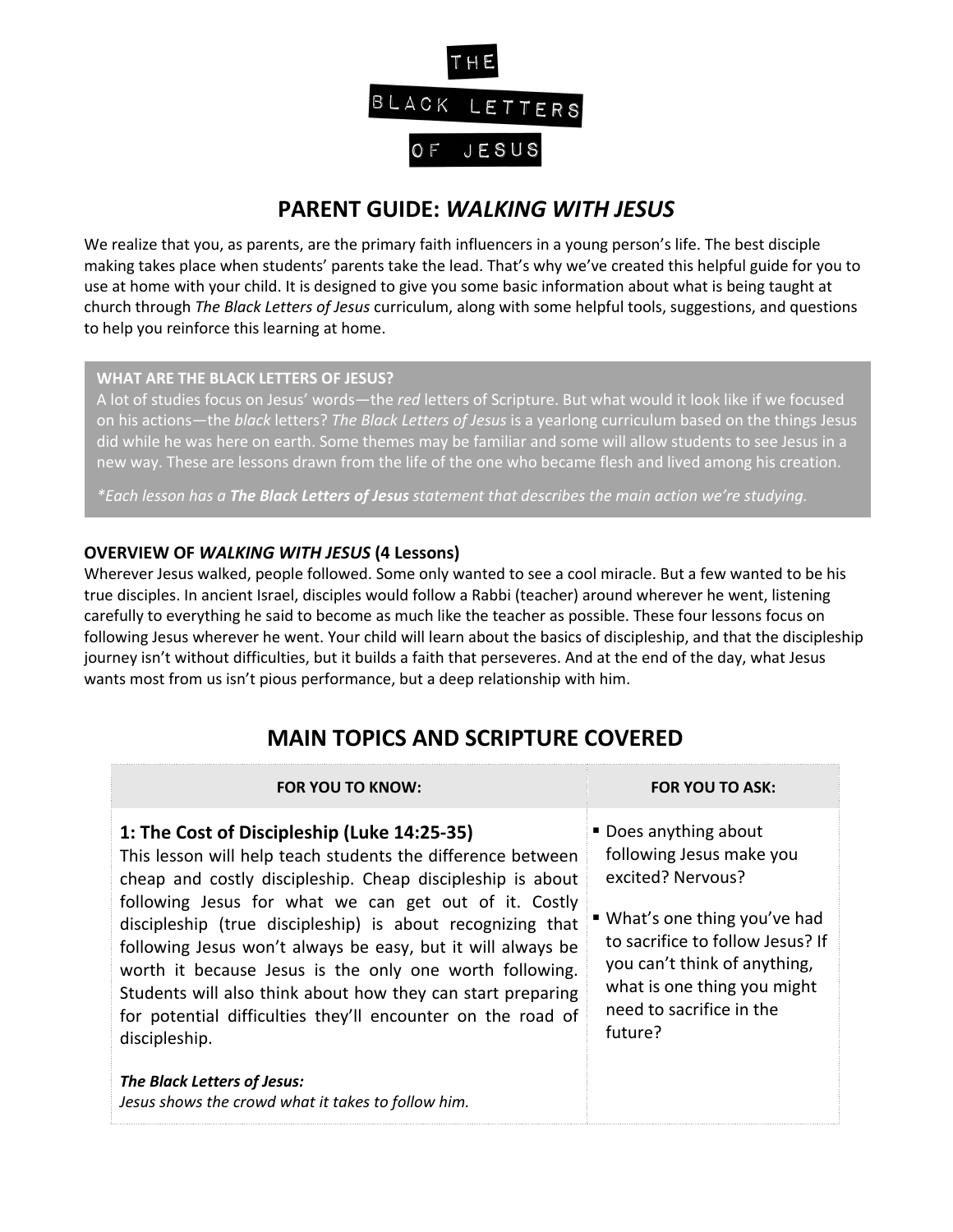| 2: Durable Faith (Hebrews 12:1-13)<br>In this lesson, students will learn about the endurance<br>required to live a life of discipleship. Our journey of faith isn't<br>a sprint; it's a marathon. That means we will encounter<br>plenty of disappointments, hardships, and failures. But, each<br>of these moments is an opportunity to grow in faith and<br>strengthen our relationship with him.<br>The Black Letters of Jesus:<br>Jesus gave us the perfect example of perseverance.                                                                                                                                                                                                                                  | " Think over the last few<br>weeks. What was one<br>mistake you made and how<br>(or what) did you learn from<br>it?                                                                                         |
|----------------------------------------------------------------------------------------------------------------------------------------------------------------------------------------------------------------------------------------------------------------------------------------------------------------------------------------------------------------------------------------------------------------------------------------------------------------------------------------------------------------------------------------------------------------------------------------------------------------------------------------------------------------------------------------------------------------------------|-------------------------------------------------------------------------------------------------------------------------------------------------------------------------------------------------------------|
| 3: Walking in the Light (1 John 1:5-10)<br>In this lesson, students will learn the difference between<br>walking in darkness apart from Jesus and walking in the light<br>by following him. Walking in the light is better than stumbling<br>around in darkness, but it can also be painful because the<br>light exposes the sins we try to hide from God, others, and<br>even ourselves. Students will discover the freedom that<br>comes with bringing their sin issues out into the light through<br>confession to God and to trustworthy people. They'll see why<br>it's easier to heal those wounds when they aren't hidden in<br>the dark.<br>The Black Letters of Jesus:<br>Jesus shines a light into our darkness. | ■ Why do you think God wants<br>us to be honest with him<br>about our issues, even<br>though he already knows<br>everything about us?                                                                       |
| 4: Just Be with Jesus (Luke 10:38-42)<br>From school to sports, music to drama, extra-curriculars to<br>youth ministry, students' lives are full to bursting. This can be<br>intimidating, especially when we explain that they need to<br>commit themselves to becoming disciples of Jesus. But the<br>truth is, the best way to follow Jesus and become more like<br>him isn't by adding more activities to a full schedule. It's<br>through relationship: placing our faith in Jesus. This lesson<br>will help students learn that quality relationship with Jesus<br>beats outward performance every time.<br>The Black Letters of Jesus:<br>Jesus shows us the best way to be with him.                               | Have you ever worried that<br>God was disappointed in you<br>because you didn't do<br>enough good things?<br>■ Why can it be easier to<br>distract ourselves with<br>busyness than to be still with<br>God? |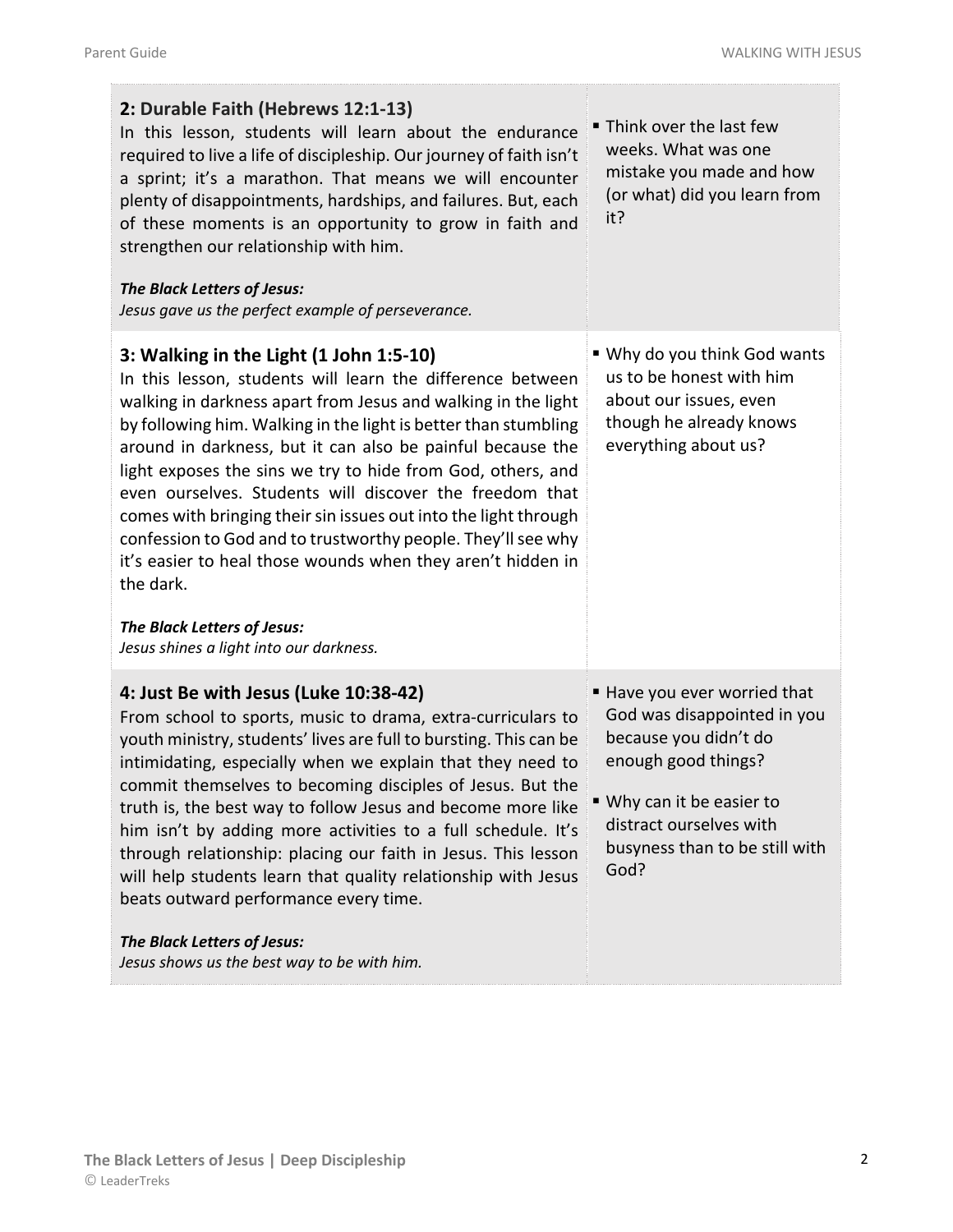## **ACTIVITIES YOU CAN DO TOGETHER**

#### TRAVELING TOGETHER

This may seem simple, but walking together as a family is a great way to leave the distractions of work, school, chores, and TV behind to simply spend some time with each other. If you live near the mountains or woods, consider taking a day or half-day hike together. If you're looking for more of a challenge, take the family jogging. Just remember, this isn't a competition; it's an opportunity to do something outside the house to open up a dialogue. (Here are a few cold-weather options: snowshoeing, cross-country skiing, or even hopping on treadmills or a track together at the gym.) You want to do something that will push the family a bit (travel a little farther than you normally would, walk a little faster than normal), but try not to go too high-intensity so you'll have a chance to talk as you go.

Jesus built relationships and did much of his teaching while traveling with his followers. Traveling together is a great opportunity to talk about following Christ because it leads to so many great metaphors: the life of a Christfollower is a journey toward a goal. It requires perseverance and preparation. Some sections of that journey are smooth, while others are rough and likely to make us stumble. It's also a great opportunity to invest in your child and build a relationship. As you talk during or after the activity, use the traveling context to ask your child questions about discipleship.

Here are a few hypothetical options:

- Before starting out: "What would you be doing right now if we weren't going on the walk? Do you feel like your life is too packed right now, or do you wish you had more to do? How can I help with that?
- During an easy section: What comes really easy to you? When it comes to following Jesus, what is easy for you?
- During a tough spot: Is there anything in your life that feels like this (really difficult) right now? If you persevere, where will you end up? When it comes to following Jesus, what's really hard for you?
- When you're tired: What is it that wears you out? What are some things you're just tired of? How does being tired affect you?